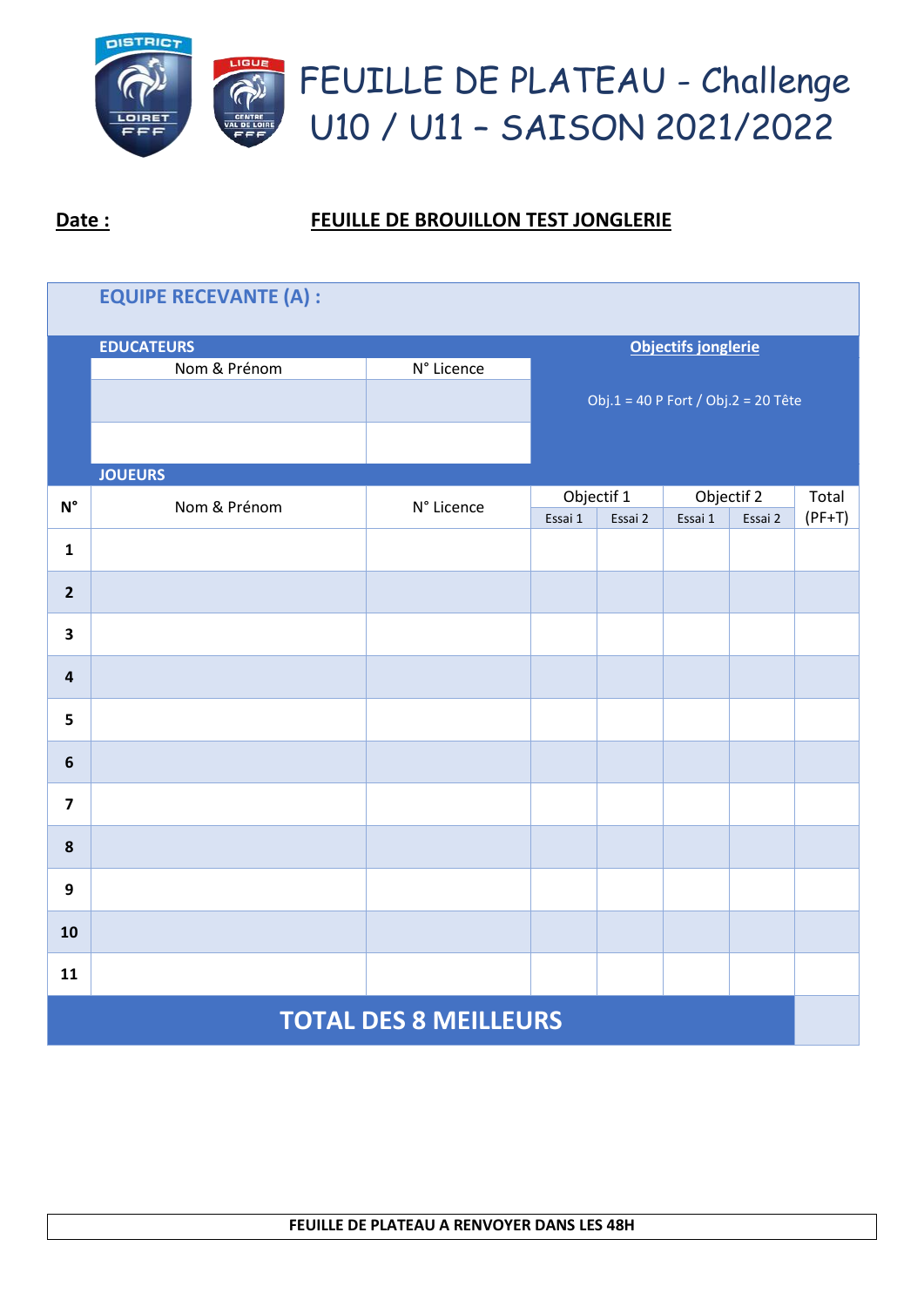

| <b>EQUIPE VISITEUSE (B):</b> |                   |            |                                                                   |         |            |         |          |  |  |
|------------------------------|-------------------|------------|-------------------------------------------------------------------|---------|------------|---------|----------|--|--|
|                              | <b>EDUCATEURS</b> |            |                                                                   |         |            |         |          |  |  |
|                              | Nom & Prénom      | N° Licence |                                                                   |         |            |         |          |  |  |
|                              |                   |            | <b>Objectifs jonglerie</b><br>Obj.1 = 40 P Fort / Obj.2 = 20 Tête |         |            |         |          |  |  |
|                              |                   |            |                                                                   |         |            |         |          |  |  |
|                              | <b>JOUEURS</b>    |            |                                                                   |         |            |         |          |  |  |
| $\textsf{N}^\circ$           | Nom & Prénom      | N° Licence | Objectif 1                                                        |         | Objectif 2 |         | Total    |  |  |
|                              |                   |            | Essai 1                                                           | Essai 2 | Essai 1    | Essai 2 | $(PF+T)$ |  |  |
| $\mathbf{1}$                 |                   |            |                                                                   |         |            |         |          |  |  |
| $\overline{2}$               |                   |            |                                                                   |         |            |         |          |  |  |
| 3                            |                   |            |                                                                   |         |            |         |          |  |  |
| $\overline{\mathbf{4}}$      |                   |            |                                                                   |         |            |         |          |  |  |
| 5                            |                   |            |                                                                   |         |            |         |          |  |  |
| $6\phantom{1}$               |                   |            |                                                                   |         |            |         |          |  |  |
| $\overline{\mathbf{z}}$      |                   |            |                                                                   |         |            |         |          |  |  |
| $\pmb{8}$                    |                   |            |                                                                   |         |            |         |          |  |  |
| 9                            |                   |            |                                                                   |         |            |         |          |  |  |
| 10                           |                   |            |                                                                   |         |            |         |          |  |  |
| 11                           |                   |            |                                                                   |         |            |         |          |  |  |
| <b>TOTAL DES 8 MEILLEURS</b> |                   |            |                                                                   |         |            |         |          |  |  |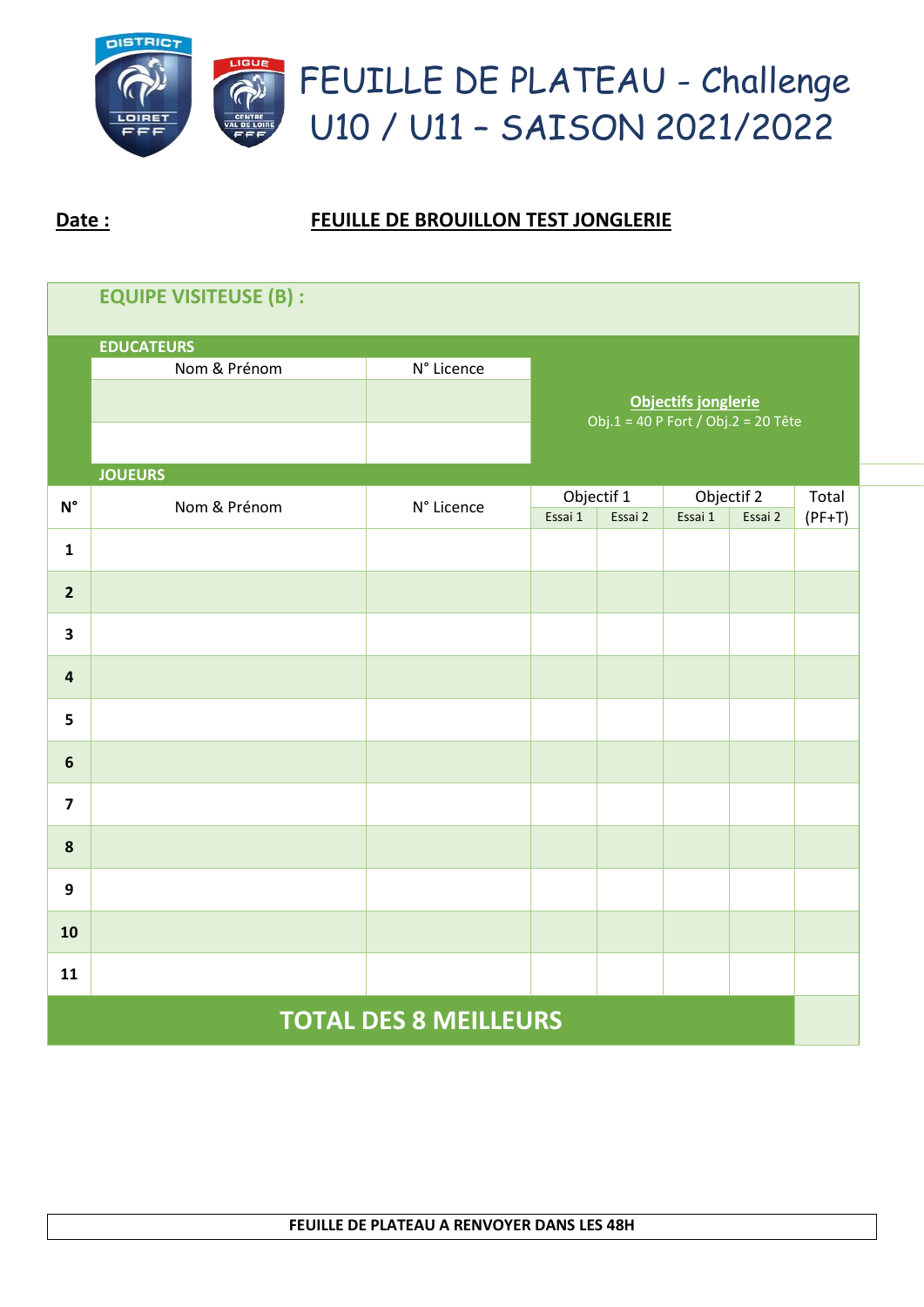

| <b>EQUIPE VISITEUSE (C):</b> |                   |            |                                                            |                       |         |                       |                   |  |  |
|------------------------------|-------------------|------------|------------------------------------------------------------|-----------------------|---------|-----------------------|-------------------|--|--|
|                              | <b>EDUCATEURS</b> |            |                                                            |                       |         |                       |                   |  |  |
|                              | Nom & Prénom      | N° Licence |                                                            |                       |         |                       |                   |  |  |
|                              |                   |            | Objectifs jonglerie<br>Obj.1 = 40 P Fort / Obj.2 = 20 Tête |                       |         |                       |                   |  |  |
|                              |                   |            |                                                            |                       |         |                       |                   |  |  |
|                              | <b>JOUEURS</b>    |            |                                                            |                       |         |                       |                   |  |  |
| $N^{\circ}$                  | Nom & Prénom      | N° Licence | Essai 1                                                    | Objectif 1<br>Essai 2 | Essai 1 | Objectif 2<br>Essai 2 | Total<br>$(PF+T)$ |  |  |
| $\mathbf{1}$                 |                   |            |                                                            |                       |         |                       |                   |  |  |
| $\overline{2}$               |                   |            |                                                            |                       |         |                       |                   |  |  |
| $\overline{\mathbf{3}}$      |                   |            |                                                            |                       |         |                       |                   |  |  |
| $\overline{\mathbf{a}}$      |                   |            |                                                            |                       |         |                       |                   |  |  |
| 5                            |                   |            |                                                            |                       |         |                       |                   |  |  |
| $\boldsymbol{6}$             |                   |            |                                                            |                       |         |                       |                   |  |  |
| $\overline{\mathbf{z}}$      |                   |            |                                                            |                       |         |                       |                   |  |  |
| 8                            |                   |            |                                                            |                       |         |                       |                   |  |  |
| $\boldsymbol{9}$             |                   |            |                                                            |                       |         |                       |                   |  |  |
| 10                           |                   |            |                                                            |                       |         |                       |                   |  |  |
| 11                           |                   |            |                                                            |                       |         |                       |                   |  |  |
| <b>TOTAL DES 8 MEILLEURS</b> |                   |            |                                                            |                       |         |                       |                   |  |  |